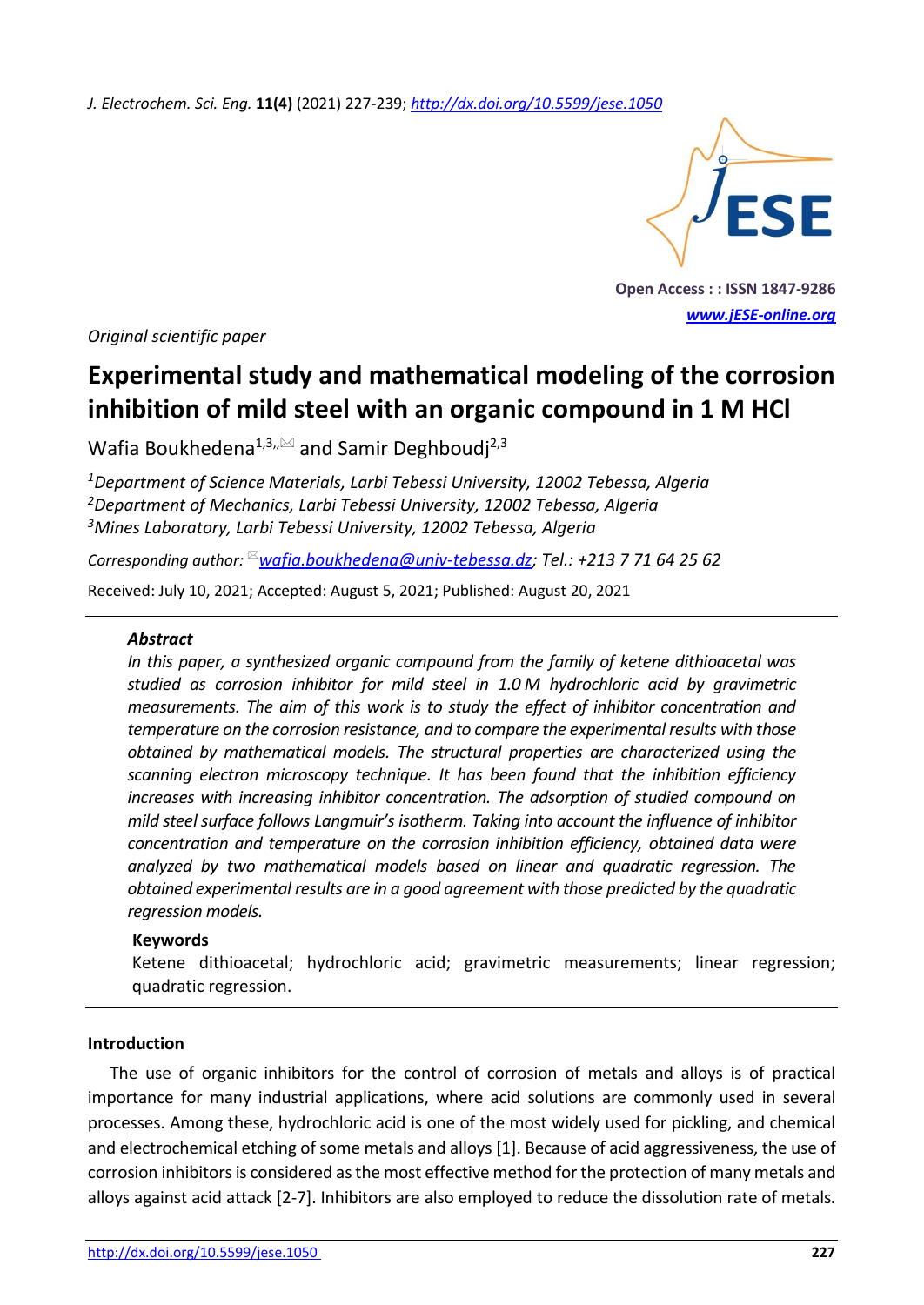Many authors have reported various types of organic inhibitors used as corrosion inhibitors for steel in hydrochloric acid solution [8-15]. These investigations revealed that organic compounds are acting as inhibitors due to heteroatoms such as nitrogen, sulfur, oxygen and phosphorus, which owing to their free electron pairs are capable to form coordinate covalent bonds with metals. In addition,  $π$ electrons in triple or conjugated double bond also exhibit good inhibitive properties [16-18].

The purpose of this work is to investigate the inhibitory action of the organic compound 1,3-dithianes, substituted with two electroactive groups A1 and A2: 3-(1,3-dithian-2-ylidene) pentane-2,4 dione (PDDY). The behavior of mild steel in acidic medium in the absence and presence of the inhibitor at different concentrations (5×10<sup>-6</sup> - 10<sup>-3</sup> M) and at various temperatures (20-60 °C) was explored. The chemical structure of PDDY is shown in Figure 1. The assessment of corrosion behavior is carried out using weight loss measurements and scanning electron micrograph (SEM) imaging at 20 °C. In the second part of this work, two mathematical models, based on linear and quadratic regression, are suggested to investigate the effect of concentration and temperature upon inhibition efficiency of PDDY.



*Figure 1. Chemical structure of 3-(1, 3-dithian-2-ylidene) pentane-2,4 dione compound (PDDY)*

#### **Experimental**

#### *Preparation of samples*

The composition of mild steel used in this study is: C - 0.09 wt.%; Si - 0.05 wt.%; Mn - 0.13 wt.%; S - 0.24 wt.%; P - 0.24 wt.% and Fe balance. The mild steel specimens were cut into  $1 \times 1 \times 1$  cm pieces for the mass measurements. The specimens were abraded with a series of SiC papers (grades 320, 400, 500, 800, 1000, 1200 and 2000), washed with distilled water, degreased with acetone, and dried with a cold air stream at room temperature before use in the experiments.

#### *Electrolytic solution*

The aqueous electrolyte solution (1 M HCl) was prepared by dilution of analytical reagent grade, 37 % w/w HCl (Merck) with bi-distilled water. The measurements were carried out in 1 M HCl in the absence and presence of the inhibitor within the concentration range  $5\times10^{-6}$  to  $1\times10^{-3}$  M.

#### *Preparation of inhibitor*

The inhibitor 3-(1,3-dithian-2-ylidene) pentane-2,4-dione was synthesized using  $K_2CO_3$  (21 g, 0.15 mol) and active methylene compound, 5.2 ml (0.05 mol) in 25 ml of DMF. The mixture was stirred magnetically. 4.5 mL (0.075 mol) of carbon disulfide was then added in just one time at room temperature. The stirring was maintained for 10 min before dropwise addition of reagent dielectrophile, 7.2 ml (0.06 mol) 1,3-dibromopropane, during 20 min. After seven hours of stirring at room temperature, 250 mL of ice water was added to the reaction mixture. The formed precipitate was filtered, dried and then purified by recrystallization from ethanol and used directly in the experiments in the concentration range (5×10<sup>-6</sup>, 10<sup>-5</sup>, 5×10<sup>-5</sup>, 10<sup>-4</sup>, 5×10<sup>-4</sup> and 10<sup>-3</sup>) mol L<sup>-1</sup> [19]. The studied compound was recovered in the form of orange crystals, exhibiting the following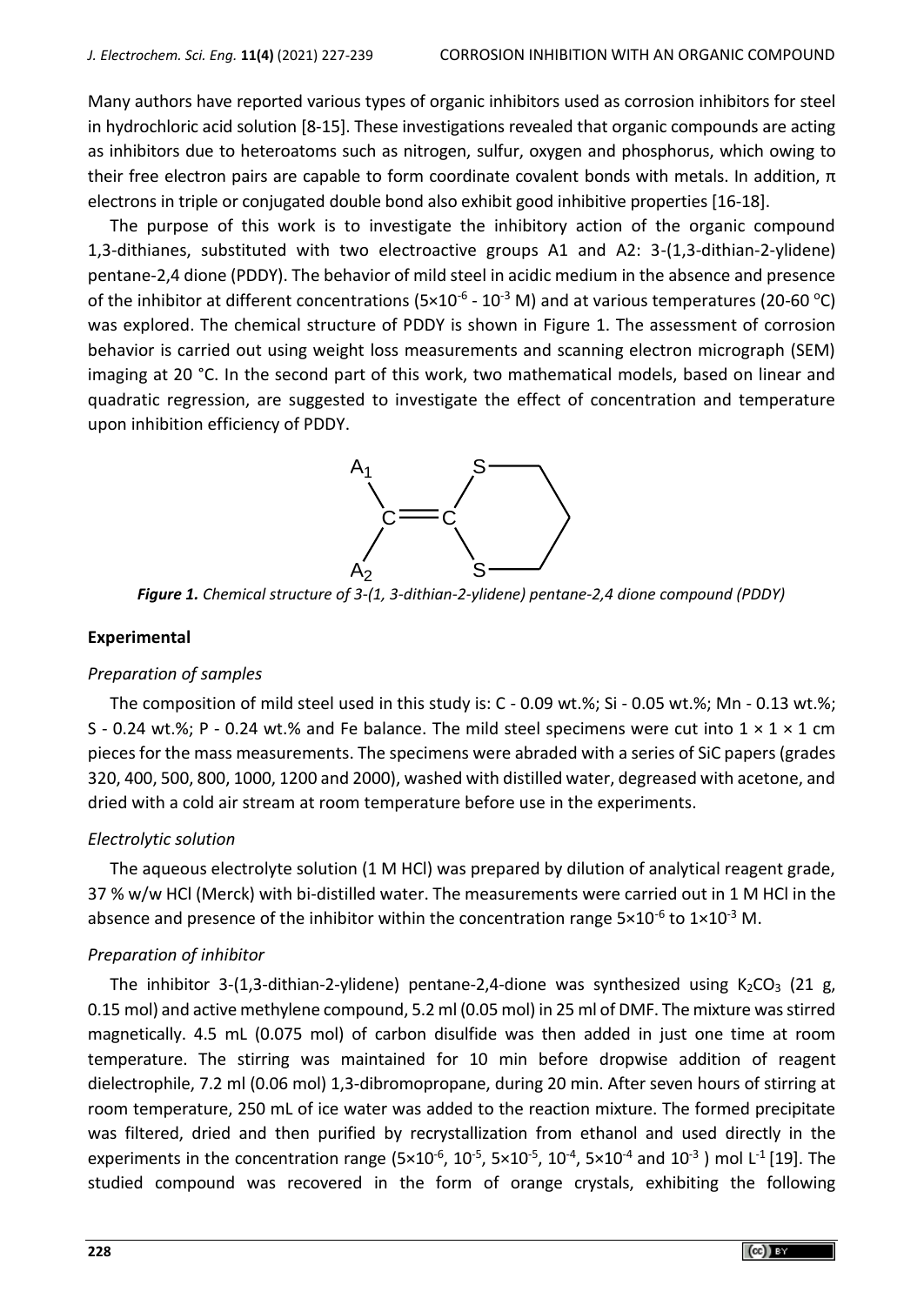characteristics: molar mass, *M* = 216 g/mol, yield 83 %, M.P. =104 °C. FT-IR (FT-IR spectra of PDDY in its solid state, 1/ $\lambda$  : 1630 cm<sup>-1</sup> (C=O), 1725 cm<sup>-1</sup> (H<sub>3</sub>C-C=O), 1173-1234 cm<sup>-1</sup> (C-S-C), 1415 cm<sup>-1</sup> (C=C). <sup>1</sup>H NMR ((CDCl<sub>3</sub>), 250 MHz)):  $\delta$  = 2.32 ppm (s, 6H, 2CH<sub>3</sub>),  $\delta$  = 2.25 ppm (m, 2H, CH<sub>2</sub>),  $\delta$  = 2.95 ppm (t, 4H, 2CH<sub>2</sub>). The mass spectroscopy analysis revealed that the inhibitor produced fragment ions *m*/*z* 217.

## *Scanning electron microscopy (SEM)*

The morphological structures of mild steel surfaces before and after total immersion for 3 h in a corrosive solution (1 M HCl) with and without addition of 10−3 M of PDDY at 20 °C, were determined by the scanning electron microscope, model JEOL JSM-6360 LV.

#### *Gravimetric measurements*

Gravimetric experiments were performed according to the standard methods [20-22]. Experiments were conducted under total immersion of mild steel specimens in the stagnant and aerated conditions, using 250 mL capacity beakers. After being weighed accurately with high sensitivity balance, the specimens were immersed in 100 mL of 1 M HCl with and without various concentrations (5×10<sup>-6</sup> - 10<sup>-3</sup> M) of PDDY at various temperatures (20, 30, 40, 50 and 60 °C) in aerated conditions. After 3 hours of immersion, the specimens were taken out, rinsed thoroughly with distilled water, dried and weighed accurately again. The average of three replicates was used to further process the data. The average weight loss ∆*W* was calculated using the equation (1):

$$
\Delta W = W_1 - W_2 \tag{1}
$$

where,  $W_1$  and  $W_2$  are respectively the average weight of specimens before and after immersion. The corrosion rate (CR) in mg cm<sup>-2</sup> h<sup>-1</sup>, the surface coverage ( $\theta$ ) and inhibition efficiency (IE<sub>W</sub>), obtained from gravimetric experiments were computed using the equations (2)-(4) [20,23,24]:

$$
CR = \frac{\Delta W}{St}
$$
 (2)

$$
\theta = \frac{CR_0 - CR_i}{CR_0} \tag{3}
$$

$$
IE_{W} = \frac{CR_{0} - CR_{i}}{CR_{0}} 100
$$
\n
$$
\tag{4}
$$

where ∆*W* is the average weight loss, *S* is the total surface area of the specimen and *t* is the immersion time.  $CR_0$  and  $CR_i$  are corrosion rates in the absence and presence of various concentrations of PDDY, respectively. Corrosion rates and inhibitor efficiencies were evaluated and computed at different operating conditions.

#### **Results and discussion**

## *Mass loss measurements*

Corrosion of mild steel in 1 M HCl in the absence and presence of various concentrations (5×10<sup>-6</sup>,  $10^{-5}$ , 5×10<sup>-5</sup>, 10<sup>-4</sup>, 5×10<sup>-4</sup> and 10<sup>-3</sup> M) of PDDY was studied by weight loss experiments at various temperatures (20, 30, 40, 50 and 60 °C). The corrosion rate (CR) in mg cm<sup>-2</sup> h<sup>-1</sup> and values of inhibition efficiency, obtained by 30 test runs of weight loss measurement after 3 hours of immersion in 1 M HCl solution, are summarized in Table 1. It was found that addition of PDDY inhibits corrosion of mild steel at all concentrations used in this study. As presented in Table 1, it is clear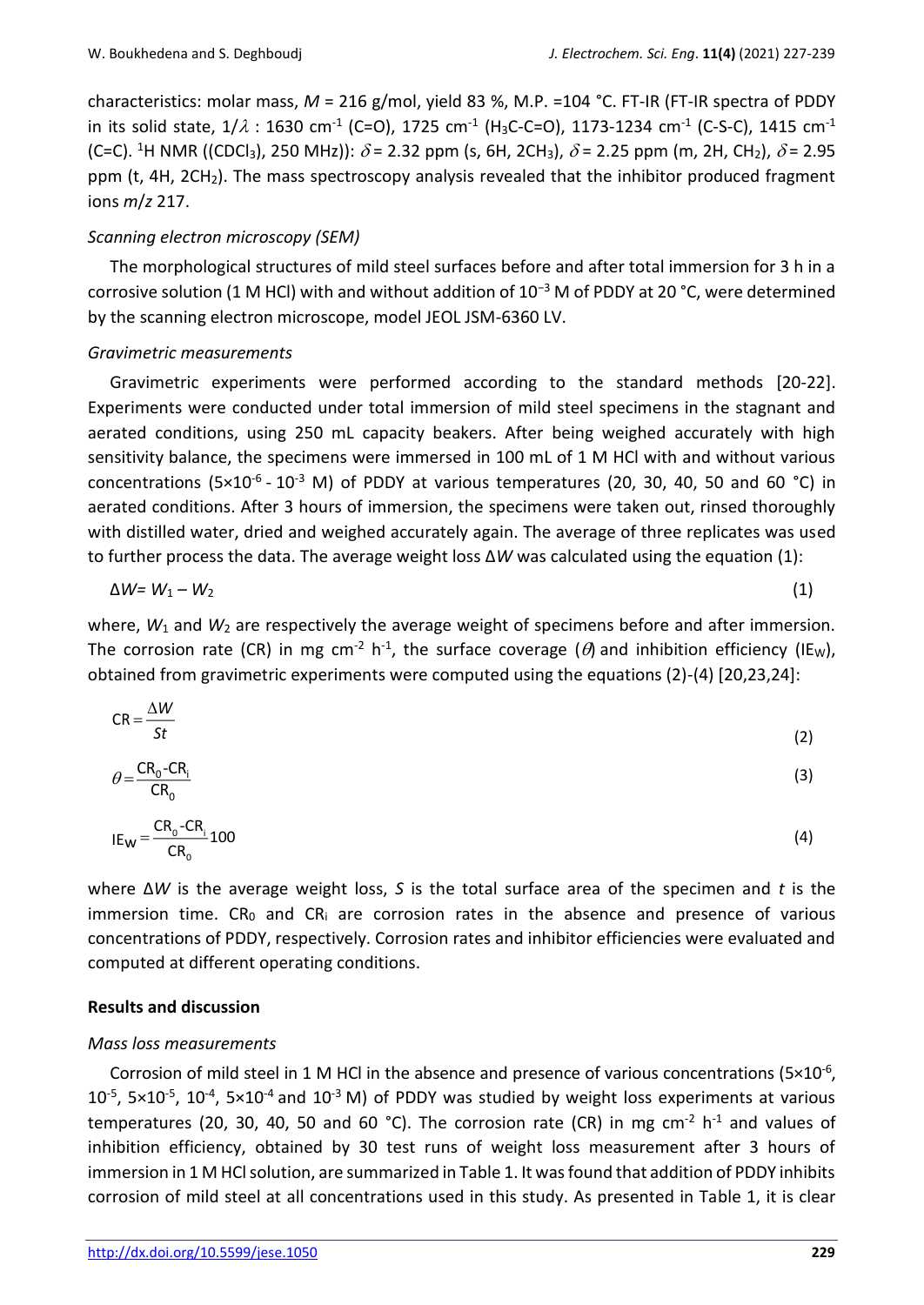that corrosion rate increased with temperature and decreased with inhibitor concentration. Many similar results were obtained by other researchers, who already found that corrosion rate and inhibition efficiency depend on the concentration of the inhibitor and temperature of the medium [10,11].

|                    |                    |       | CR, mg $cm^{-2} h^{-1}$ |       |       |        |        | IEw, % |        |        |
|--------------------|--------------------|-------|-------------------------|-------|-------|--------|--------|--------|--------|--------|
| C/M                | $t$ / $^{\circ}$ C |       |                         |       |       |        |        |        |        |        |
|                    | 20                 | 30    | 40                      | 50    | 60    | 20     | 30     | 40     | 50     | 60     |
| blank              | 0.897              | 1.983 | 4.751                   | 9.774 | 13.65 | $-$    | --     | --     | --     |        |
| $5 \times 10^{-6}$ | 0.361              | 0.807 | 2.419                   | 6.271 | 9.510 | 59.755 | 59.304 | 49.084 | 35.840 | 30.330 |
| $1 \times 10^{-5}$ | 0.277              | 0.681 | 2.087                   | 5.016 | 8.947 | 69.119 | 65.658 | 56.072 | 48.680 | 34.454 |
| $5 \times 10^{-5}$ | 0.194              | 0.552 | 1.649                   | 4.354 | 8.161 | 78.372 | 72.163 | 65.291 | 55.453 | 40.212 |
| $1 \times 10^{-4}$ | 0.166              | 0.393 | 1.337                   | 3.755 | 6.860 | 81.494 | 80.181 | 71.858 | 61.582 | 49.744 |
| $5 \times 10^{-4}$ | 0.074              | 0.336 | 0.925                   | 2.598 | 4.944 | 91.750 | 83.056 | 80.530 | 73.419 | 63.780 |
| $1 \times 10^{-3}$ | 0.062              | 0.187 | 0.776                   | 1.943 | 4.165 | 93.088 | 90.570 | 83.667 | 80.121 | 69.487 |

*Table 1. Corrosion parameters obtained from weight loss measurements of mild steel after 3 h of immersion in 1 M HCl solution in the absence and presence of different concentrations of PDDY at various temperatures*

Inhibition efficiencies are for different concentrations of PPDY at different temperatures presented in Figure 2, where it is clearly seen that IE<sub>w</sub> reached the maximum value of 93.09 % for  $10^{-3}$  M PPDY at 20 °C. It is well known that adsorption of inhibitor at steel surface is primarily responsible for the reduction of metal dissolution process in corrosive media [23]. The adsorption is enhanced by the presence of hetero atoms with lone pairs of electrons of the molecule inhibitors that facilitate the electrostatic adsorption on the steel surface by forming stable insoluble films. Data in Table 1 show that without inhibitor, the corrosion rate is as high as 0.897 (mg cm<sup>-2</sup> h<sup>-1</sup>), while in the presence of 10<sup>-3</sup> M of inhibitor, *CR* value is reduced to 0.062 (mg cm<sup>-2</sup> h<sup>-1</sup>). From these measurements, we can conclude that PDDY is an effective inhibitor for mild steel in 1 M HCl solution.



*Figure 2. Variation of inhibition efficiency with temperature after 3 hours of mild steel exposure in 1M HCl and various concentrations of PDDY*

## *Adsorption isotherm*

Corrosion inhibition process is characterized by adsorption of the inhibitor on the metal surface. Adsorption of inhibitor is a displacement reaction in which the adsorbed water molecule isremoved from the metal surface according to [13,14]: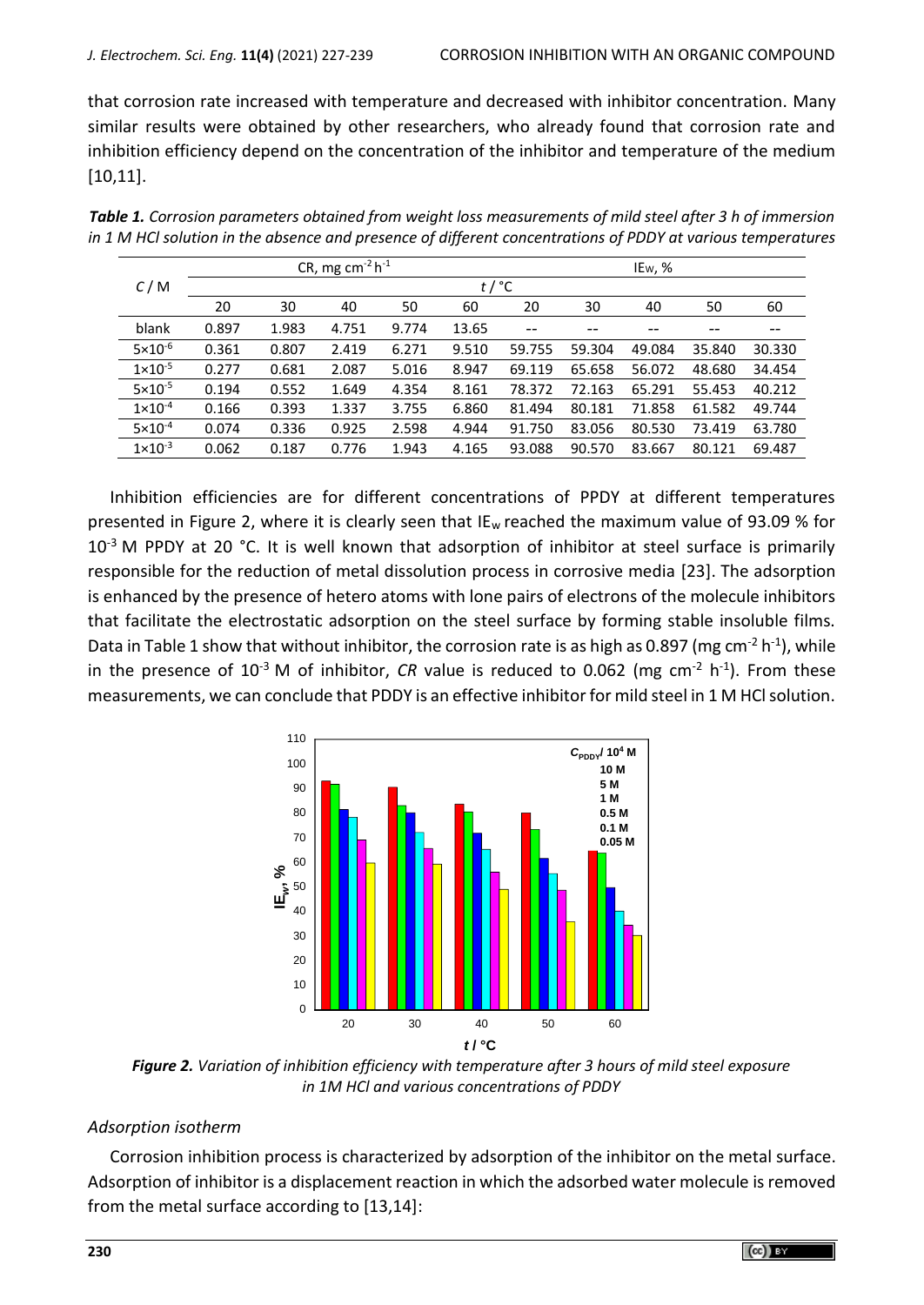$Org_{(sol)} + nH_2O_{(ads)} \leftrightarrow Org_{(ads)} + nH_2O_{(sol)}$ 

where n is the number of water molecules replaced by one organic molecule and  $H_2O_{(ads)}$  is the water molecule on the metal surface. Org(sol) and Org(ads) are organic molecules in the aqueous solution and adsorbed on the metal surface, respectively.

For the effective adsorption of an inhibitor on the metal surface, the interaction force between metal and inhibitor must be greater than the interaction force of metal and water molecule [15]. Therefore, it is of great importance to find the appropriate adsorption isotherm that fits the experimental results. The experimental data have been tested with several adsorption isotherms including Langmuir, Temkin, Frumkin and Freundlich [16,17]. In this work, Langmuir adsorption isotherm was found as the best description of adsorption behavior of the studied compound. An expression of the Langmuir isotherm is given by [24,25]:

$$
\frac{C}{\theta} = \frac{1}{K_{\text{ads}}} + C \tag{5}
$$

where *C* is inhibitor concentration,  $K_{ads}$  is equilibrium adsorption constant and  $\theta$  is fractional surface coverage. According to eq. (5), the plot of  $(C/\theta)$  versus *C* should yield straight line with nearly unit slope. Best results for Langmuir adsorption isotherm for PDDY on mild steel surface are presented in Figure 3. It is clear from Figure 3, however, that slopes of the straight lines are slightly greater than unity (*cf.* slope data referred in Figure 3). Therefore, it could be concluded that each PDDY unit occupies more than one adsorption site on the mild steel surface.



*Figure 3. Langmuir adsorption plots for mild steel in 1 M HCl containing different concentrations of PDDY at various temperatures*

To account for this phenomenon, a modified Langmuir adsorption isotherm could be applied, which is given by [7,19,20]:

$$
\frac{C}{\theta} = \frac{n}{K_{\text{ads}}} + nC \tag{6}
$$

In eq. (6), n represents the slope of the respective line. The values of *K*<sub>ads</sub> obtained from the values of slopes at different temperatures (Figure 3) were computed and gathered in the second column of Table 2. The increased values of K<sub>ads</sub> for PDDY reflect the increasing adsorption capability due to structural formation on the metal surface [26,27]. *K*<sub>ads</sub> is related to the standard Gibbs free energy of adsorption (∆*G*°ads) by the following equation

$$
\Delta G_{\text{ads}}^0 = -RT \ln (55.5 K_{\text{ads}}) \tag{7}
$$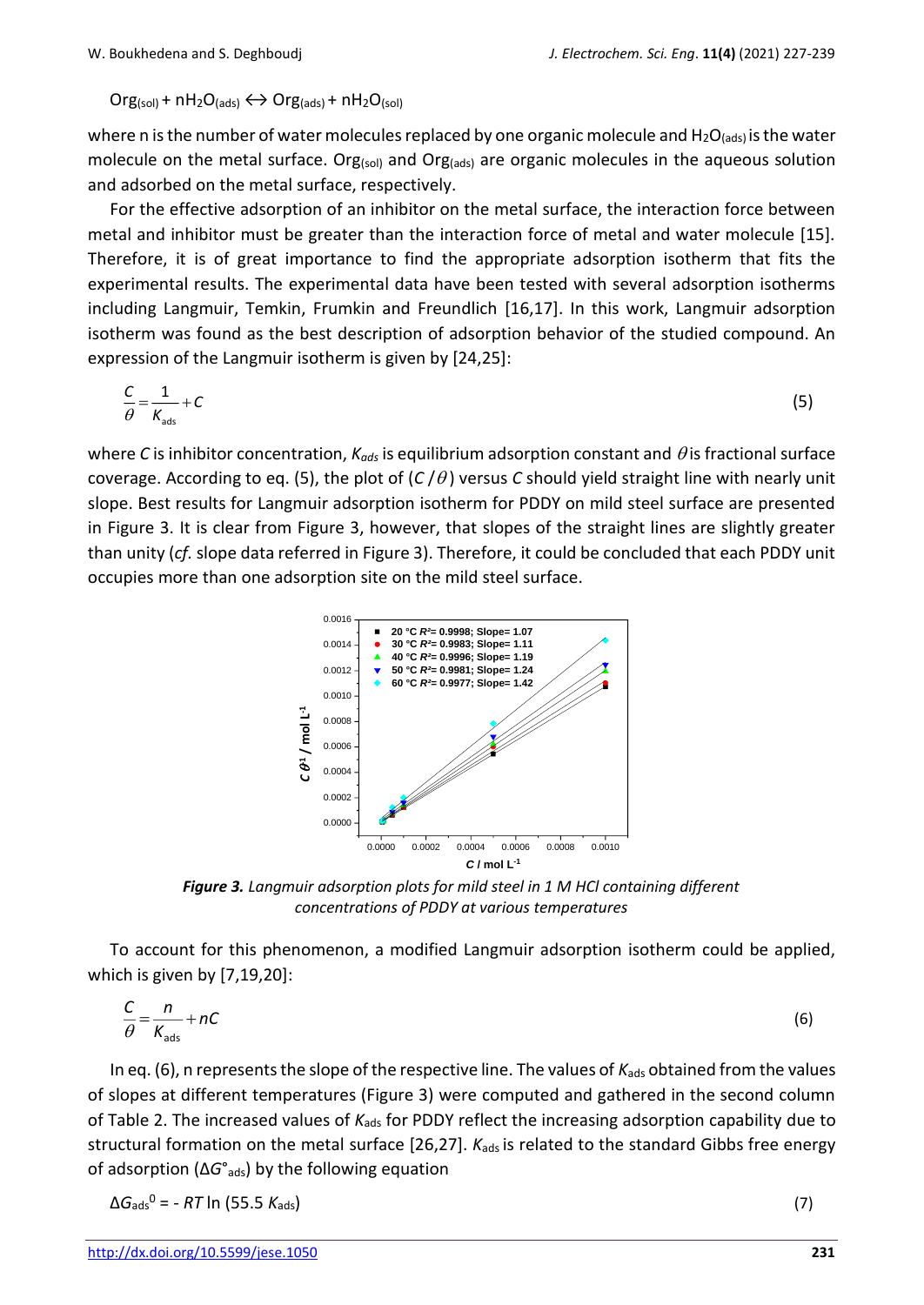where R is the universal gas constant (8.134 J K<sup>-1</sup> mol<sup>-1</sup>), T is temperature and 55.5 is molar concentration of water in the solution. The thermodynamic parameters derived from Langmuir isotherms are listed in Table 2. The values of ∆*G*°ads for PDDY are all negative, what indicates the stability and spontaneity of adsorption of the inhibitor on the metal surface. The effectiveness of corrosion inhibition increases with increasing of negative  $\Delta G^{\circ}$ <sub>ads</sub> values. Adsorption enthalpy and entropy ∆*H*°ads and ∆*S*°ads are determined graphically from the following equation

$$
\Delta G^{\circ}{}_{ads} = \Delta H^{\circ}{}_{ads} - \Delta S^{\circ}{}_{ads} \tag{8}
$$

| $T/$ °C |        |           |          | $K_{\text{ads}}/10^{-4}$ L mol <sup>-1</sup> $\Delta G^{\circ}$ <sub>ads</sub> / kJ mol <sup>-1</sup> $\Delta H^{\circ}$ <sub>ads</sub> / kJ mol <sup>-1</sup> $\Delta S^{\circ}$ <sub>ads</sub> / kJ mol <sup>-1</sup> K <sup>-1</sup> |
|---------|--------|-----------|----------|-----------------------------------------------------------------------------------------------------------------------------------------------------------------------------------------------------------------------------------------|
| 20      | 0.1374 | $-38.604$ |          |                                                                                                                                                                                                                                         |
| 30      | 8.935  | -38.837   |          |                                                                                                                                                                                                                                         |
| 40      | 9.580  | -40.300   | $-24.36$ | 0.049                                                                                                                                                                                                                                   |
| 50      | 5.424  | -40.060   |          |                                                                                                                                                                                                                                         |
| 60      | 3.968  | -40.434   |          |                                                                                                                                                                                                                                         |

*Table 2. Thermodynamic parameters of adsorption of PDDY on mild steel in 1 M HCl at various temperatures*

It is well known that values of ∆*G°*ads less negative than -20 kJ / mol are associated with the physical adsorption, characterized by an electrostatic interaction between the charged molecule and the charged metal. ∆*G°*ads values around -40 kJ / mol or higher, are associated with the chemical adsorption where the sharing or transfer of organic molecules charge with the metal surface occurs [20-24]. The decrease observed for K<sub>ads</sub> (Table 2), and also for IE<sub>w</sub> (Figure 3) with increasing temperature, suggests that the PDDY molecules are physically adsorbed on the metal surface which favors their desorption processes. The value of  $\Delta H^{\circ}$ <sub>ads</sub> provides further information about the mechanism of corrosion inhibition. The negative value of Δ*H*°<sub>ads</sub> indicates that adsorption process is exothermic [3,7,23]. An exothermic adsorption process signifies chemical, physical or a mixture of both [24-27], whereas the endothermic process is attributed to chemisorption [28,29]. Results obtained from thermodynamic calculations for adsorption are in good agreement with the values of inhibition efficiency obtained from the weight loss.

## *Thermodynamic calculations for corrosion reaction*

The stability of a corrosion inhibitor in an aggressive medium at some required operating temperature is very important for its practical applications. In this paper, the corrosion of mild steel in 1 M HCl was studied in the temperature range of 20-60 °C, in the absence and presence of different concentrations of PDDY, after 3 h of immersion time. Temperature dependence of corrosion rate (*CR*) is described by Arrhenius equation:

$$
CR = Ae^{-\frac{E_a}{RT}}
$$
 (9)

where *A* is the pre-exponential factor, *E*<sup>a</sup> is activation energy for metal dissolution (corrosion) reaction, *T* is absolute temperature, and R is universal gas constant.

The dependence of logarithm of the corrosion rate (ln *CR*) on the reciprocal of the absolute temperature (1 / *T*) for mild steel in 1 M HCl is presented Figure 4. The corrosion rate of mild steel in acidic solution increases with rise of the temperature, regardless to the presence of inhibitor in the corrosive solution. In the case of uninhibited solution, the increase in corrosion rate was significant compared to inhibited cases involving a decrease in inhibition efficiency with increasing temperature up to 60 °C. The decrease in inhibition efficiency reveals that the film formed on the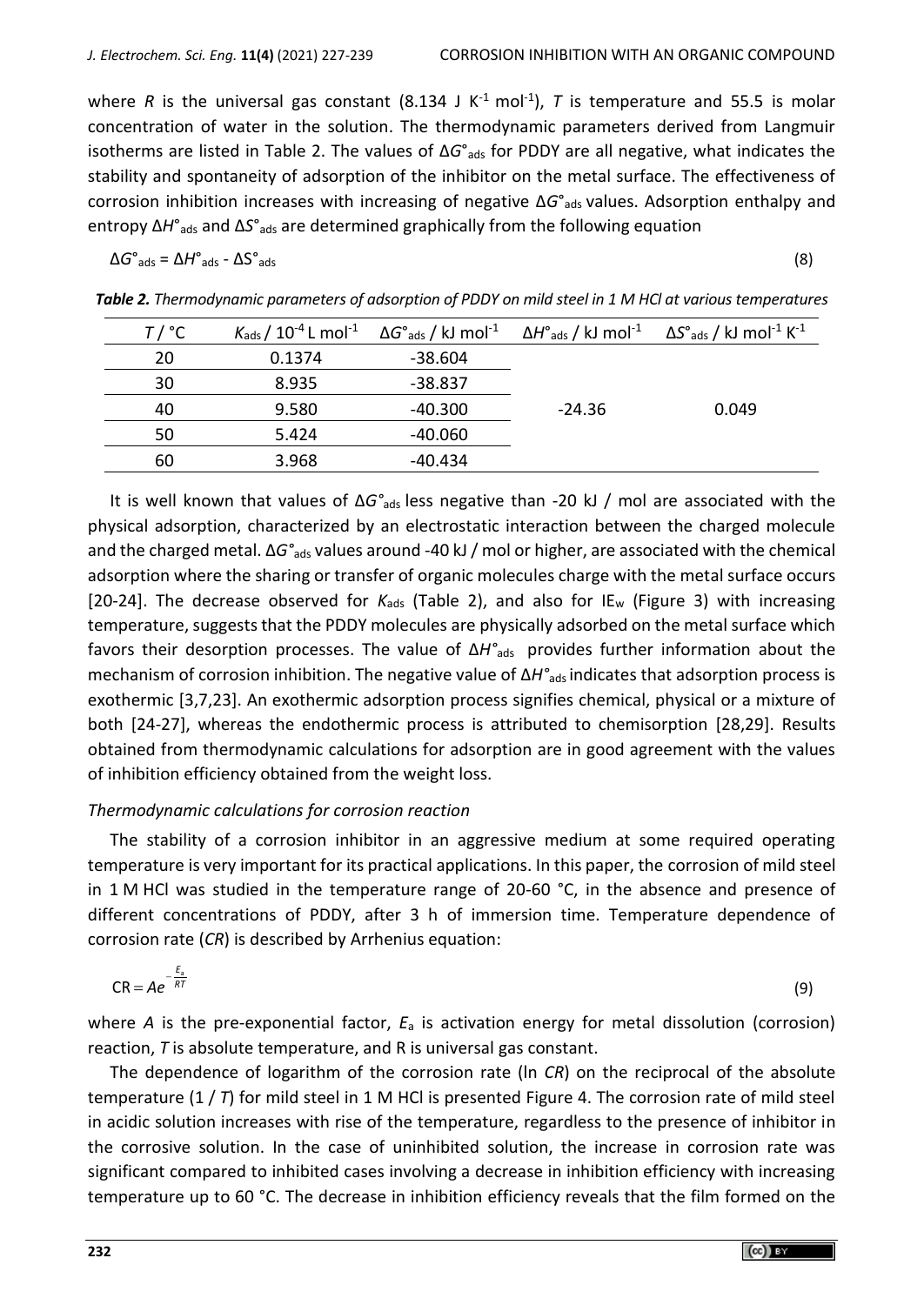metal surface is less protective at higher temperatures, since the desorption rate of the inhibitor is greater at higher temperatures [30].

Thermodynamic parameters of the corrosion reaction, namely activation energy *E*a, entropy (∆*S*a) and enthalpy (∆*H*a) were calculated using Arrhenius equation (9) and transition state theory equation [19]:

$$
CR = \frac{RT}{Nh} A e^{\frac{\Delta S_a}{R}} e^{\frac{-\Delta H_a}{RT}}
$$
 (10)

In eq. (10), *N* is Avogadro's number (6.022×10<sup>23</sup> mol<sup>-1</sup>), and *h* is Planck's constant (6.63×10<sup>-34</sup> J s). Eq. (10) is plotted in Figure 5 as ln (CR / *T*) against (1 / *T*).



*1 M HCl in absence and presence of different concentrations of PDDY*



The values of *E<sup>a</sup>* and *A*, obtained from the slopes (-*E*<sup>a</sup> / *R*) and intercepts (ln *A*) of the lines in Figure 4, are displayed in Table 3, together with values of Δ*H*<sup>a</sup> and Δ*S*<sup>a</sup> deduced from the slopes  $(-\Delta H_a / R)$  and intercepts [ln ( $R / Nh$ ) + $\Delta S_a / R$ ] of the lines in Figure 5.

| C / 10 <sup>4</sup> M | $E_a$ / kJ mol <sup>-1</sup> | $\Delta H_a$ / kJ mol <sup>-1</sup> | $\Delta S_a$ / J mol <sup>-1</sup> K <sup>-1</sup> | ln A   |
|-----------------------|------------------------------|-------------------------------------|----------------------------------------------------|--------|
| blank                 | 57.334                       | 54.739                              | $-58.37$                                           | 23.483 |
| 0.05                  | 69.877                       | 67.283                              | $-23.7$                                            | 27.655 |
| 0.10                  | 72.741                       | 70.147                              | $-16.0$                                            | 28.584 |
| 0.50                  | 77.604                       | 75.009                              | $-2.11$                                            | 30.248 |
| 1.00                  | 78.797                       | 76.202                              | $-0.0025$                                          | 30.504 |
| 5.00                  | 85.139                       | 82.545                              | 16.93                                              | 32.541 |
| 10.00                 | 87.480                       | 84.885                              | 22.09                                              | 33.161 |

*Table 3. Thermodynamic activation parameters of mild steel dissolution in 1 M HCl with and without various concentrations of PDDY*

Examination of Table 3 shows that the activation energy values in the presence of PDDY ranged from 69.877 to 87.480 kJ mol−1, revealing that the activation energy for metal dissolution increased in the presence of inhibitor. Also, *E*a valuesin the presence of inhibitor are all higher than in absence of inhibitor, which indicates physical adsorption (electrostatic interaction). It has already been reported in the literature that inhibitors for which the activation energy in the inhibited solution is greater than that of the blank solution,  $E_{a(int)} > E_a$ , are adsorbed on the substrate by electrostatic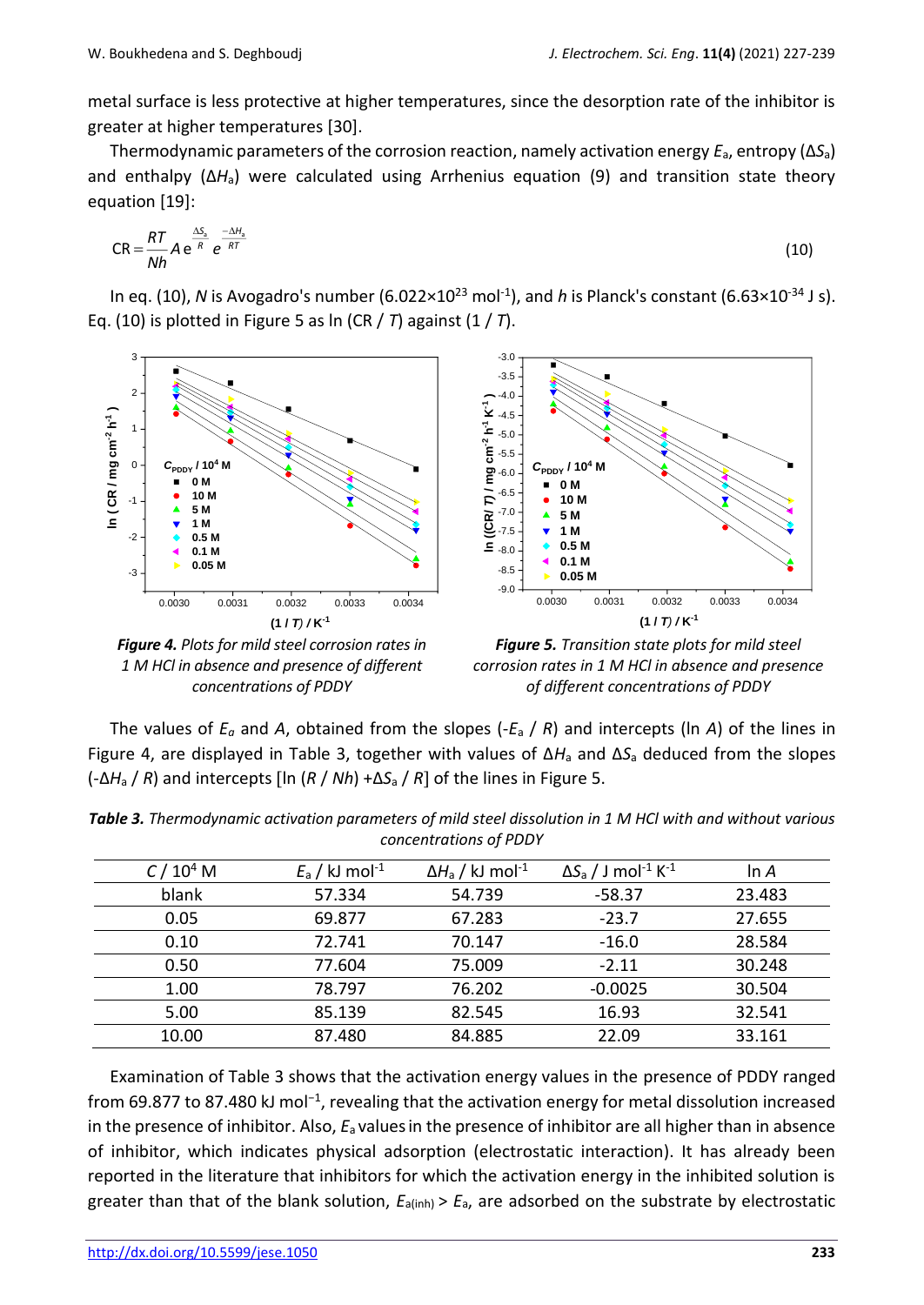bonds (physisorption). At the other side, inhibitors where *E*a(inh) < *E*a, adsorb on the metal surface through strong bonds (chemisorption) [31,32]. The activation energy rises with increasing inhibitor concentration, suggesting strong adsorption of inhibitor molecules at the metal surface [33-37]. The values of Δ*H*<sup>a</sup> and *E*<sup>a</sup> are nearly the same and are higher in the presence of the inhibitor, indicating that the energy barrier of the corrosion reaction increased in the presence of inhibitor without changing the mechanism of dissolution [19]. The negative sign of the activation entropy values either in absence, or presence of the inhibitor may be explained by activated molecules in a higher order state than that at the initial stage [38,39]. At higher inhibitor concentrations (5 $\times$ 10<sup>-4</sup> and 10−3 M), positive values of the entropy of activation Δ*S*<sup>a</sup> were observed in the media. This indicates that the system passes from a more ordered state to a more random arrangement [40].

## *Morphological characterization*

The scanning electron micrographs (SEM) of the mild steel surface in the absence and presence of  $10^{-3}$  M of PDDY are presented in Figure 6. Comparison of Figures 6a and 6b shows that the surface of the sample is heavily damaged and severely corroded after 3 hours of immersion in 1 M HCl. Damages appear uniform with some lines resulting from polishing made before the testing. In the presence of PDDY, however, Figure 6c shows that the external morphology appears softer, indicating a protected surface. These images suggest that protection comes from the formation of PDDY layer on the mild steel surface that prevents the attack of acids.





*Figure 6. SEM micrographs of mild steel surface: before corrosion (a); after immersion in 1 M HCl solution for 3 h at 20 °C (b); after immersion in 1 M HCl containing 10-3 M of PDDY for 3 h at 20 °C (c)*

## *Mathematical modeling*

Mathematical regression analysis can be employed as a powerful tool for data representation [19]. The least squares method is the standard statistical approach in the regression analysis, used to find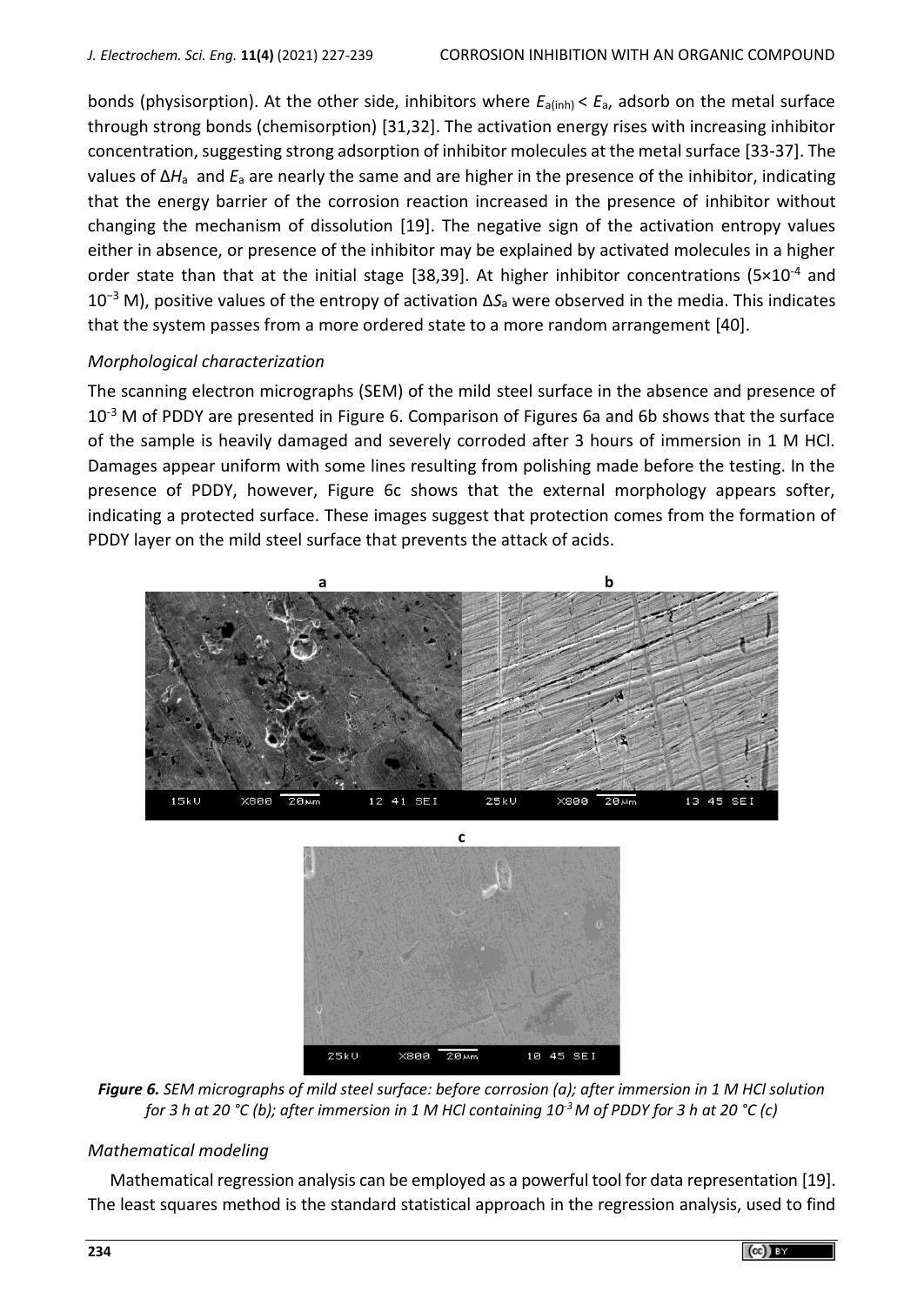the optimum fit for a set of data points by minimizing the sum of the squares of the residuals of points from the plotted curve. In this study, two mathematical models were applied to illustrate the inhibition efficiency of PDDY for mild steel in 1.0 M HCl. The proposed mathematical models are classified into two groups, linear and quadratic models. Experimental data obtained in this work and presented above were used to construct the models that describe the relationship between the inhibition efficiency IE<sup>W</sup> as a response, and temperature *t* and inhibitor concentration *C* as factors. Both models take into account the individual effect of each variable and the interaction between them.

### *Linear model*

A linear mathematical model was used as a statistical tool aiming to predict the effect of the variables *x*<sup>i</sup> and *y*<sup>i</sup> which are respectively the temperature *t* and the inhibitor concentration to the function  $z_i$  which is the inhibitor efficiency IE<sub>W</sub>. The proposed model is given by the equation (11):

$$
z = a_1x + a_2y + a_3xy + a_4 + \varepsilon \tag{11}
$$

where  $\varepsilon$  is the error term. The optimal model parameters  $a_i$  within the meaning of the least-squares method are these that minimize the quantity:

$$
S(a_1, a_2, a_3, a_4) = \sum_{i=1}^{N} (a_1x + a_2y + a_3xy + a_4 + \varepsilon - z_i)^2
$$
\n(12)

In this expression, *N* is the number of experiments, *a*i are constants representing the model parameters. The minimum of this expression is found when the partial derivatives (∂*S*/∂*a*i) are equal to zero:

$$
\frac{\partial S}{\partial a_i} = 0 \quad \text{if } 1, 2, 3, 4 \tag{13}
$$

This leads to a system of equations. Parameters of the model were estimated based on the least square method. The data were analyzed using computer program MATLAB that performs these calculations. Since  $x = t$ ,  $y = C$  and  $z = IE_w$ , the final model equation is:

$$
IE_w = -0.865 t + 17324.609 C + 312.357 TC + 92.125
$$
 (14)

Based on the proposed linear model, the predicted values of inhibition efficiency as a function of temperature and inhibitor concentration are computed and listed in the first part of Table 4.

#### *Quadratic model*

The second proposed quadratic model equation was obtained by representing the inhibition efficiency IE<sub>W</sub> by the response function *z* which can be expressed by the following equation:

$$
z = a_1x^2 + a_2y^2 + a_3x + a_4y + a_5xy + a_6 + \varepsilon
$$
 (15)

where,  $\varepsilon$  is the error term, x the temperature, °C and y the inhibitor concentration (mol L<sup>-1</sup>). Similarly, the optimal model parameters *a*<sup>i</sup> within the meaning of the least-squares method are these which minimize the quantity:

$$
\text{dimize the quantity:}
$$
\n
$$
S(a_1, a_2, a_3, a_4, a_5, a_6) = \sum_{i=1}^{N} (a_1 x^2 + a_2 y^2 + a_3 x + a_4 y + a_5 xy + a_6 + \varepsilon - z_i)^2 \tag{16}
$$

The minimum of this expression is found using the eq. (13). Using MATLAB software, parameters  $a_1$ - $a_6$  of the model were estimated and the final model equation is defined as: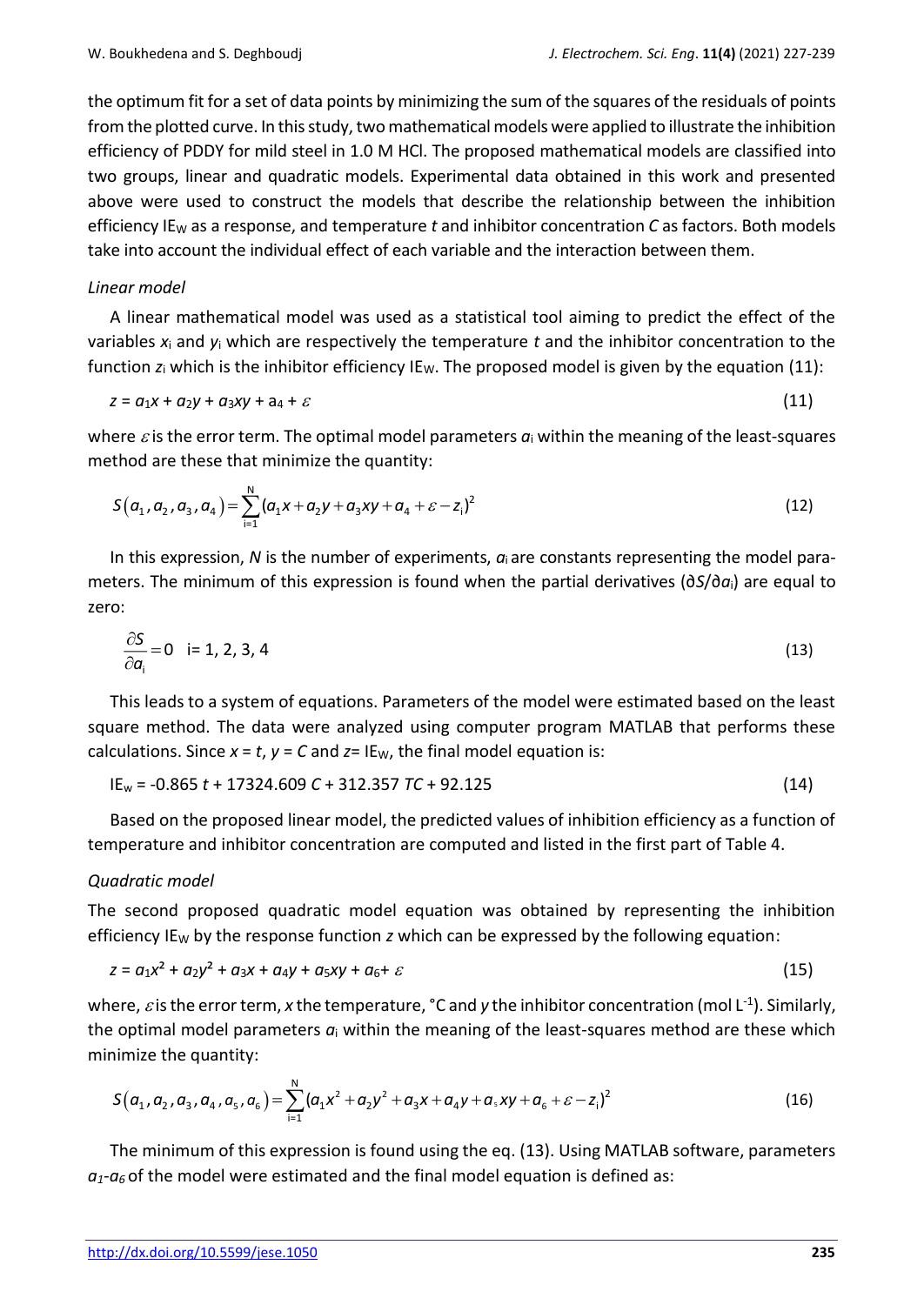IE<sup>w</sup> = -0.01143 *t*² - 5.19673×10<sup>7</sup> *C*² + 0.13615 *t* + 80173.4333 *C* + 0.01667 *TC* + 69.6171 (17)

As for the linear model, the predicted values of inhibition efficiency were computed using the quadratic regression model and gathered in the second part of Table 4.

For analysis of the accuracy of the predicted results obtained with linear and quadratic regression models, we estimated the coefficient of determination known as *R*-squared (or  $R^2$ ), using the equation below

$$
R^{2} = 1 - \frac{\sum_{i=1}^{N} (z_{i} - z_{\text{mi}})^{2}}{\sum_{i=1}^{N} (z_{i} - \overline{z})^{2}}
$$
(18)

In this relationship  $z_i$  is experimental inhibition efficiency,  $z_{mi}$  predicted inhibition efficiency and  $\bar{z}$ the average. The determination coefficient was found equal to 0.802 for the linear model and 0.902 for quadratic regression model, respectively.

In comparison with experimentally determined IE<sub>W</sub> given in Table 1, data in Table 4 show similar *IE<sup>W</sup>* values at all temperatures and concentrations of PDDY.

Figures 7 and 8 show the relationship between the values of the inhibitor efficiency obtained from the experimental work and those predicted by linear and quadratic regression models. It is obvious that almost 80 and 90 % of the data obtained from the linear and quadratic regression models are located on the line of equality, which means that the experimental and predicted values of inhibitory efficacy are close.

|                                           |  | Table 4. Inhibition efficiencies values computed by linear and quadratic regression models for different |  |  |  |  |  |
|-------------------------------------------|--|----------------------------------------------------------------------------------------------------------|--|--|--|--|--|
| inhibitor concentrations and temperatures |  |                                                                                                          |  |  |  |  |  |

| C / 10 <sup>4</sup> M | IE <sub>W</sub> , $%$ |        |        |        |        |                      |        |        |        |        |
|-----------------------|-----------------------|--------|--------|--------|--------|----------------------|--------|--------|--------|--------|
|                       | Linear regression     |        |        |        |        | Quadratic regression |        |        |        |        |
|                       | $t$ / $^{\circ}$ C    |        |        |        |        |                      |        |        |        |        |
|                       | 20                    | 30     | 40     | 50     | 60     | 20                   | 30     | 40     | 50     | 60     |
| 0.05                  | 74.944                | 66.310 | 57.676 | 49.042 | 40.408 | 68.168               | 63.814 | 57.185 | 48.249 | 37.038 |
| 0.01                  | 75.062                | 66.443 | 57.825 | 49.207 | 40.588 | 68.565               | 64.211 | 57.572 | 48.646 | 37.435 |
| 0.50                  | 76.005                | 67.511 | 59.018 | 50.524 | 42.031 | 71.647               | 67.293 | 60.654 | 51.728 | 40.517 |
| 1.00                  | 77.183                | 68.846 | 60.509 | 52.171 | 43.834 | 75.266               | 70.912 | 64.273 | 55.347 | 44.136 |
| 5.00                  | 86.612                | 79.524 | 72.436 | 65.348 | 58.261 | 94.863               | 90.510 | 83.870 | 74.945 | 63.734 |
| 10.00                 | 98.398                | 92.872 | 87.346 | 81.820 | 76.294 | 95.975               | 91.621 | 84.982 | 76.057 | 64.845 |



*Figure 7. Fitting curves of predicted against experimental inhibition efficiency obtained by the linear regression model*



*Figure 8. Fitting curves of predicted against experimental inhibition efficiency obtained by the quadratic regression model*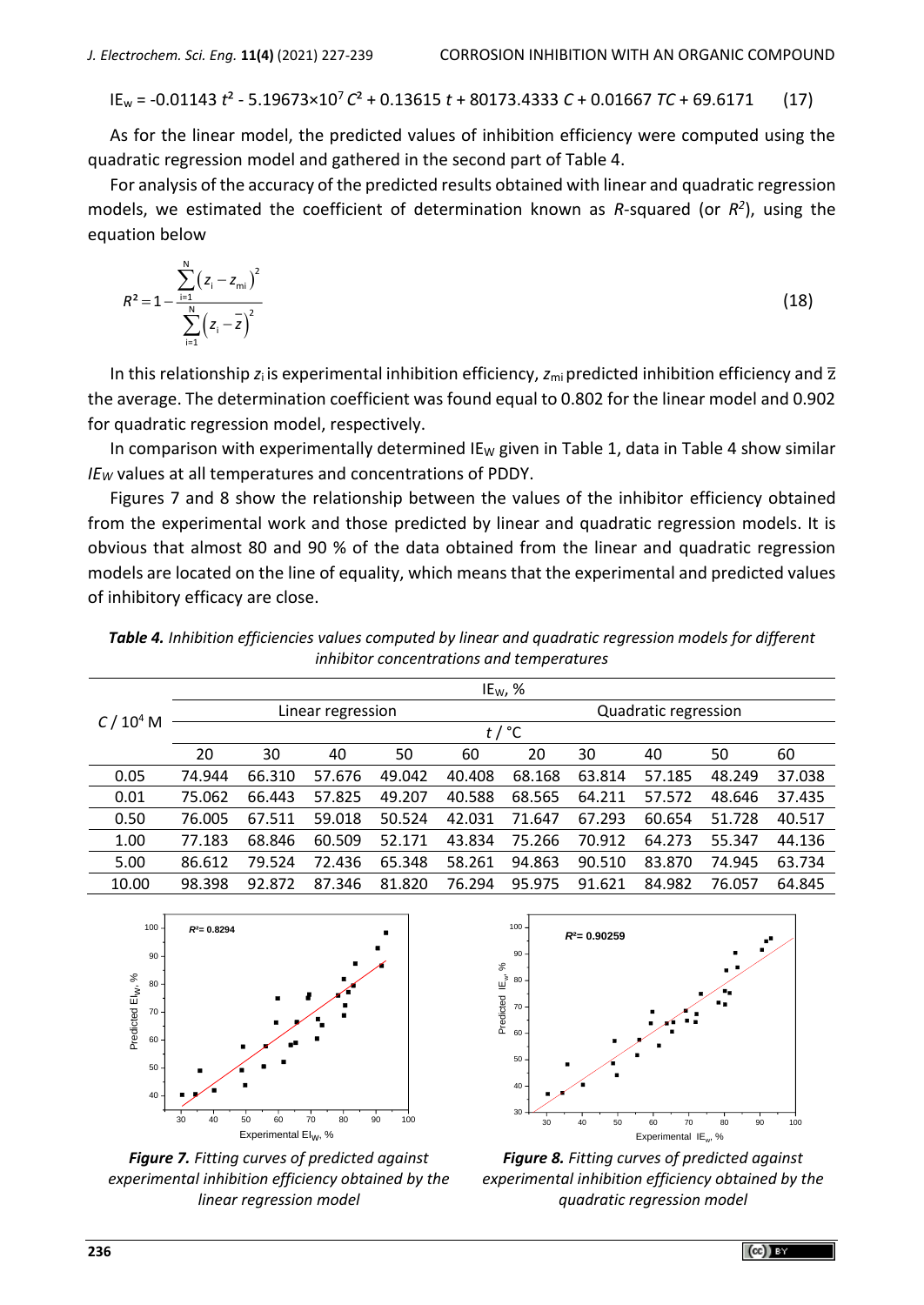This is quite true because the determination coefficients were  $R^2$  = 0.829 for linear model and  $R^2$  = 0.920 for quadratic regression model. According to [19], when  $R^2$  is < 0.30 the relationship is weak, for  $R^2$  = 0.50 and 0.70, the relationship is important, while for  $R^2$  > 0.90, the relationship is powerful. Based on correlation coefficients, the present results indicate a strong relationship between experimental and mathematical data, indicating the concordance between the experimental and the predicted results.

As shown in Figure 9, examination of data provided by linear and quadratic regression models and presented as surface plots, reveals that the addition of PDDY at different concentrations decreases the corrosion rate of mild steel. The inhibition efficiency increases with increasing inhibitor concentration (red zone) and decreases with increasing temperature (blue zone). This can be explained by a regression of adsorption induced by temperature rise. At concentration 10<sup>-3</sup> M and temperature 20 °C, PDDY exhibits maximum inhibition efficiency for both models: 98.398 % (linear model) and 95.975 % (quadratic regression). A comparison with the experimentally found value of inhibition efficiency of 93.088 % shows more reliability of the quadratic regression model than the linear model.



*Figure 9. Surface plot for inhibition efficiency, temperature and inhibitor concentration based on: a) linear regression model; b) quadratic regression model*

#### **Conclusion**

In this paper, the inhibition effect and adsorption behavior of the organic compound 3-(1,3-dithian-2-ylidene) pentane-2,4 dione (PDDY) on mild steel in 1 M HCl medium were examined, using the weight loss method, morphological characterization and mathematical modeling. The following conclusions are drawn:

- The inhibition efficiency of PDDY increases with increasing inhibitor concentration in the range of 5×10<sup>-6</sup> to 10<sup>-3</sup> M, and reaches the maximum value of 93.088 % in the presence of 10<sup>-3</sup> M of PDDY. The thermodynamic study showed that adsorption of this inhibitor on the mild steel surface is spontaneous and follows the Langmuir adsorption isotherm model. The negative value of the Gibbs free energy of adsorption (Δ*G*ads) is indicative for a strong interaction between inhibitor molecules and the surface of mild steel.
- The evolution of the corrosion rate of mild steel in the corrosive solution alone (1 M HCl) shows a regular and rapid growth, confirming an increasing metallic dissolution with increasing temperature. The inhibitory efficiency of PDDY decreases, while corrosion rate increases with temperature in the range 20 to 60  $^{\circ}$ C for all inhibitor concentrations used. This behavior illustrates physisorption of PDDY molecules on mild steel surface.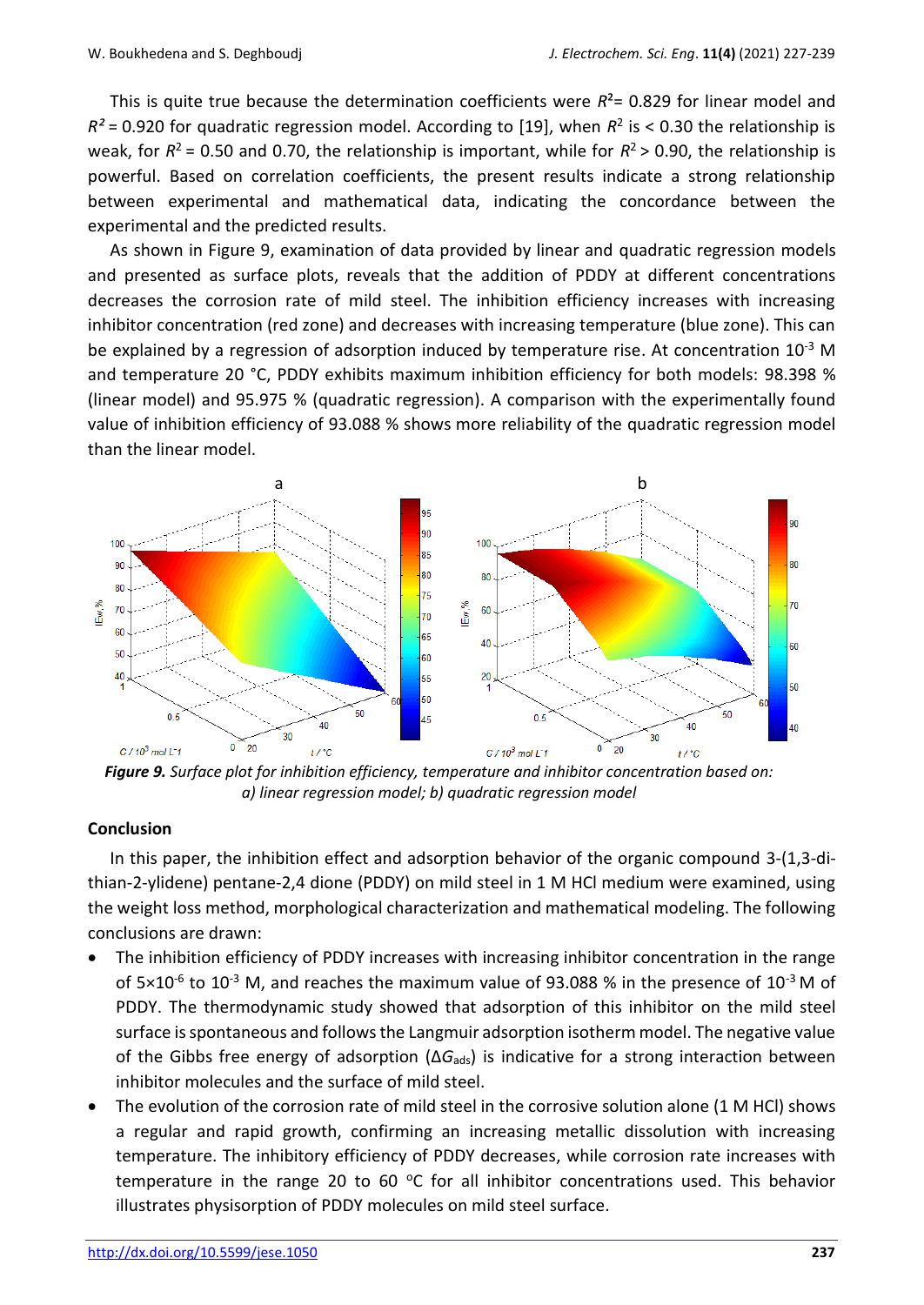- Formation of a protective layer on mild steel surface by the inhibitor observed by SEM, confirmed high performance of the inhibitive effect of PDDY.
- Linear and quadratic mathematical regression models are found suitable to represent the experimental data with high correlation coefficients. Experimentally determined inhibition efficiency of 93.088 % is found closer to the result predicted by the quadratic regression model. The predicted result also confirm that inhibition efficiency is influenced by temperature, inhibitor concentration and their combined effect.

*Acknowledgements: The authors like to thank the Algerian general direction of research (DGRSDT) for their support.*

## **References**

- [1] L. Afia, R. Salghi, A. Zarrouk, H. Zarrok, E. Bazzi, B. Hammouti, M. Zougagh, *Transactions of the Indian Institute of Metals* **66(1)** (2013) 43-49.<http://doi.org/10.1007/s12666-012-0168-z>
- [2] [S. Issaadi, T. Douadi, A. Zouaoui, S. Chafaa,](https://www.sciencedirect.com/science/article/abs/pii/S0010938X11000448#!) [M. A. Khan, G. Bouet,](https://www.sciencedirect.com/science/article/abs/pii/S0010938X11000448#!) *[Corrosion Science](https://www.sciencedirect.com/science/journal/0010938X)* **53(4)** (2011) 1484-1488.<http://doi.org/10.1016/j.corsci.2011.01.022>
- [3] [H. Jafari,](https://pubs.acs.org/action/doSearch?field1=Contrib&text1=Hojatollah++Jafari) [I. Danaee,](https://pubs.acs.org/action/doSearch?field1=Contrib&text1=Iman++Danaee) [H. Eskandari,](https://pubs.acs.org/action/doSearch?field1=Contrib&text1=Hadi++Eskandari) [M. RashvandAvei,](https://pubs.acs.org/action/doSearch?field1=Contrib&text1=Mehdi++RashvandAvei) *[Industrial & Engineering Chemistry](https://pubs.acs.org/iecr)  [Research](https://pubs.acs.org/iecr)* **52(20)** (2013) 6617-6632. <http://doi.org/10.1021/ie400066x>
- [4] [O. Ghasemi,](https://link.springer.com/article/10.1007/s11665-012-0348-3#auth-O_-Ghasemi) [I. Danaee,](https://link.springer.com/article/10.1007/s11665-012-0348-3#auth-I_-Danaee) [G. R. Rashed,](https://link.springer.com/article/10.1007/s11665-012-0348-3#auth-G__R_-Rashed) [M. RashvandAvei,](https://link.springer.com/article/10.1007/s11665-012-0348-3#auth-M_-RashvandAvei) [M. H. Maddahy,](https://link.springer.com/article/10.1007/s11665-012-0348-3#auth-M__H_-Maddahy) *[Journal of Materials](https://link.springer.com/journal/11665)  [Engineering and Performance](https://link.springer.com/journal/11665)* **22(4)** (2013) 1054-1063. [http://doi.org/10.1007/s11665-012-](http://doi.org/10.1007/s11665-012-0348-3) [0348-3](http://doi.org/10.1007/s11665-012-0348-3)
- [5] [Z. Moallem,](https://link.springer.com/article/10.1007/s12666-014-0403-x#auth-Z_-Moallem) [I. Danaee,](https://link.springer.com/article/10.1007/s12666-014-0403-x#auth-I_-Danaee) [H. Eskandari,](https://link.springer.com/article/10.1007/s12666-014-0403-x#auth-H_-Eskandari) *Transactions of The Indian Institute of Metals* **67(6)** (2014) 817-825. <http://doi.org/10.1007/s12666-014-0403-x>
- [6] A. [Döner, R. Solmaz,](https://www.sciencedirect.com/science/article/abs/pii/S0010938X11002496#!) [M. Özcan,](https://www.sciencedirect.com/science/article/abs/pii/S0010938X11002496#!) G. [Kardaş](https://www.sciencedirect.com/science/article/abs/pii/S0010938X11002496#!), *[Corrosion Science](https://www.sciencedirect.com/science/journal/0010938X)* **53(9)** (2011) 2902-2913. <http://doi.org/10.1016/j.corsci.2011.05.027>
- [7] A. Fiala, W. Boukhedena, S. Lemallem, H. B. Ladouani, [H. Allal,](https://link.springer.com/article/10.1007/s40735-019-0237-5#auth-Hamza-Allal) *[Journal of Bio-](https://link.springer.com/journal/40735) and Tribo-[Corrosion](https://link.springer.com/journal/40735)* **5(2)** (2019) 42. <http://doi.org/10.1007/s40735-019-0237-5>
- [8] D. Daoud, T. Douadi, H. Hamani, [S. Chafaa,](https://www.sciencedirect.com/science/article/abs/pii/S0010938X15000360#!) M. Al-Noaimi, *Corrosion Science* **94** (2015) 21-37. <http://doi.org/10.1016/j.corsci.2015.01.025>
- [9] E. E. Abd El Aal, S. Abd El Wanees, A. Farouk, S. M. Abd El Haleem, *Corrosion Science* **68** (2013) 14-24.<http://doi.org/10.1016/j.corsci.2012.03.021>
- [10] H. Gerengi, I. Uygur, M. Solomon, M. Yildiz, H. Goksu, *Sustainable Chemistry and Pharmacy* **4** (2016) 57-66. <http://doi.org/10.1016/j.sc2016.10.003>
- [11] [M. Mobin, I. Ahmad, M. Basik,](https://www.sciencedirect.com/science/article/abs/pii/S2352554120305763#!) [M. Murmu,](https://www.sciencedirect.com/science/article/abs/pii/S2352554120305763#!) [P. Banerjee,](https://www.sciencedirect.com/science/article/abs/pii/S2352554120305763#!) *[Sustainable](https://www.sciencedirect.com/science/journal/23525541) Chemistry and Pharmacy* **18** (2020) 100337. <https://doi.org/10.1016/j.scp.2016.10.003>
- [12] [A. K. Singh, S. K. Shukla, M. Singh, M. A. Quraishi,](https://www.sciencedirect.com/science/article/abs/pii/S0254058411002574#!) *Materials [Chemistry](https://www.sciencedirect.com/science/journal/02540584) and Physics* **129(1-2)** (2011) 68-76.<http://doi.org/10.1016/j.matchemphys.2011.03.054>
- [13] [S. Cheng,](https://www.sciencedirect.com/science/article/abs/pii/S0167577X0601367X#!) [S. Chen,](https://www.sciencedirect.com/science/article/abs/pii/S0167577X0601367X#!) [T. Liu,](https://www.sciencedirect.com/science/article/abs/pii/S0167577X0601367X#!) [X. Chang, Y](https://www.sciencedirect.com/science/article/abs/pii/S0167577X0601367X#!). [Yin,](https://www.sciencedirect.com/science/article/abs/pii/S0167577X0601367X#!) *[Materials](https://www.sciencedirect.com/science/journal/0167577X) Letters* **61(14-15)** (2007) 3276-3280. <http://doi.org/10.1016/j.matlet.2006.11.102>
- [14] [M. Hazwan](https://www.sciencedirect.com/science/article/abs/pii/S0254058410008631#!) Hussin, [M. Jain](https://www.sciencedirect.com/science/article/abs/pii/S0254058410008631#!) Kassim, *Materials [Chemistry](https://www.sciencedirect.com/science/journal/02540584) and Physics* **125(3)** (2011) 461-468. <http://doi.org/10.1016/j.matchemphys.2010.10.032>
- [15] E. Ghali, V. S. Sastri, M. Elboujdaini, *Corrosion Prevention and Protection: Practical Solutions,* John Wiley & Sons, Chichester, England, 2007. p. 579. http://doi.org/10.1002/9780470024546
- [16] S. Manimegalai, P. Manjula, *Journal of Materials and Environmental Science* **6(6)** (2015) 1629- 1637.
- [17] M. A. [Petrunin, L](https://ur.booksc.eu/g/Petrunin,%20M.%20A.). B. [Maksaeva,](https://ur.booksc.eu/g/Maksaeva,%20L.%20B.) T. A. [Yurasova, E](https://ur.booksc.eu/g/Yurasova,%20T.%20A.). V. [Terekhova, M](https://ur.booksc.eu/g/Terekhova,%20E.%20V.). A. [Maleeva,](https://ur.booksc.eu/g/Maleeva,%20M.%20A.) V. A. [Kotenev,](https://ur.booksc.eu/g/Kotenev,%20V.%20A.)  E. N. [Kablov,](https://ur.booksc.eu/g/Kablov,%20E.%20N.) A. Yu. [Tsivadze,](https://ur.booksc.eu/g/Tsivadze,%20A.%20Yu.) *[Protection of Metals and Physical Chemistry of Surfaces](https://ur.booksc.eu/journal/20303)* **51(6)** (2015) 1010-1017.<http://doi.org/10.1134/S2070205115060179>